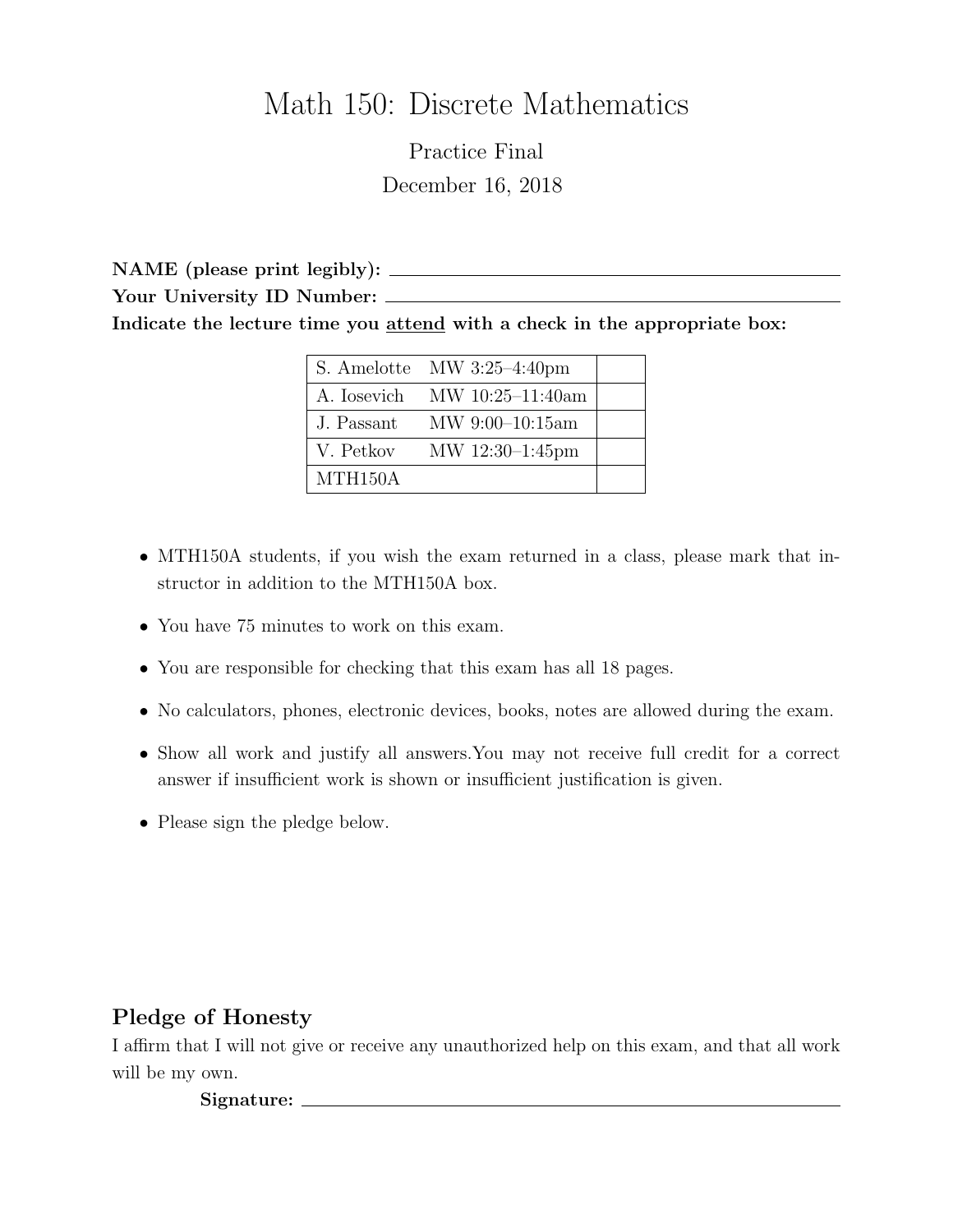| Part A         |       |       |  |  |  |  |  |  |  |
|----------------|-------|-------|--|--|--|--|--|--|--|
| QUESTION       | VALUE | SCORE |  |  |  |  |  |  |  |
| 1              | 10    |       |  |  |  |  |  |  |  |
| $\overline{2}$ | 20    |       |  |  |  |  |  |  |  |
| 3              | 10    |       |  |  |  |  |  |  |  |
| $\overline{4}$ | 15    |       |  |  |  |  |  |  |  |
| 5              | 15    |       |  |  |  |  |  |  |  |
| 6              | 15    |       |  |  |  |  |  |  |  |
| 7              | 15    |       |  |  |  |  |  |  |  |
| <b>TOTAL</b>   | 100   |       |  |  |  |  |  |  |  |

| Part B       |              |              |  |  |  |  |  |  |  |  |  |
|--------------|--------------|--------------|--|--|--|--|--|--|--|--|--|
| QUESTION     | <b>VALUE</b> | <b>SCORE</b> |  |  |  |  |  |  |  |  |  |
| 8            | 15           |              |  |  |  |  |  |  |  |  |  |
| 9            | 15           |              |  |  |  |  |  |  |  |  |  |
| 10           | 15           |              |  |  |  |  |  |  |  |  |  |
| 11           | 15           |              |  |  |  |  |  |  |  |  |  |
| 12           | 20           |              |  |  |  |  |  |  |  |  |  |
| 13           | 20           |              |  |  |  |  |  |  |  |  |  |
| <b>TOTAL</b> | 100          |              |  |  |  |  |  |  |  |  |  |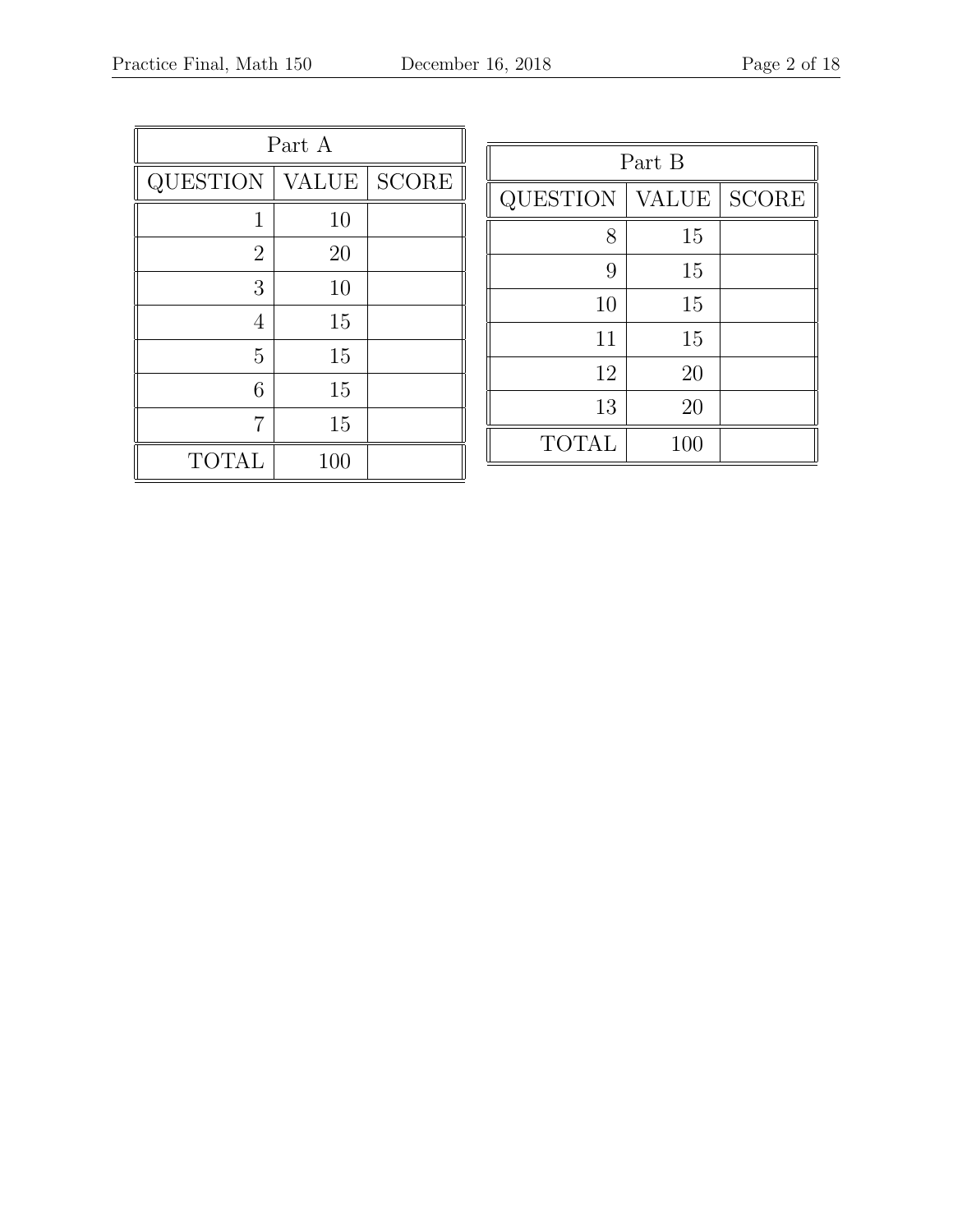# Part A

# 1. (10 points)

(a) Define the sets  $A \cup B$  and  $\overline{A}$  using the sets A and B.

(b) Let  $A, B$  be sets. Prove the identity

$$
\overline{A \cap B} = \overline{A} \cup \overline{B}.
$$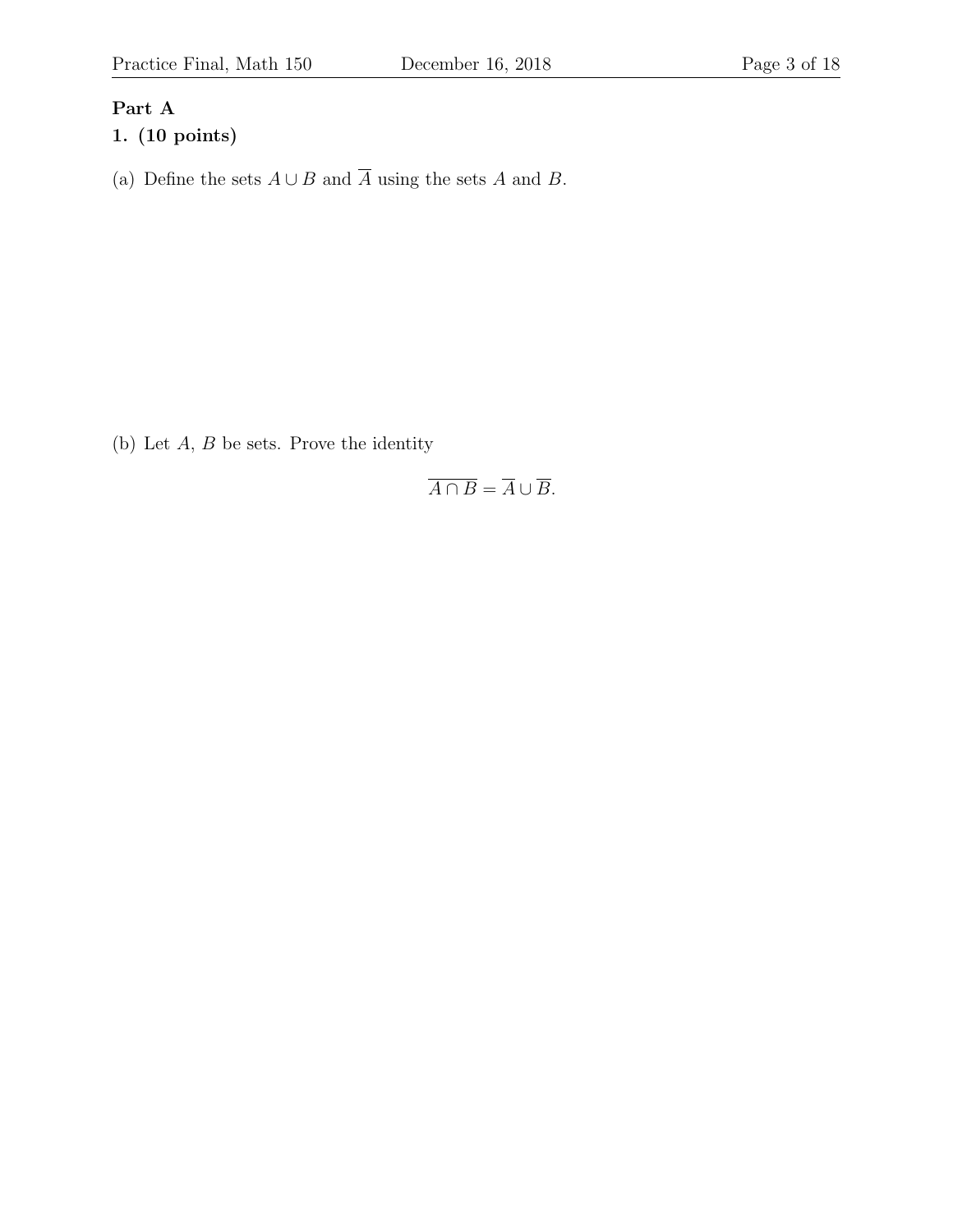## 2. (20 points)

(a) Find the number s such that  $0 < s \le 26$  and  $13s \equiv 1 \mod 27$ .

(b) Find a number  $t$  such that  $0 < t \leq 26$  and  $13t \equiv 15 \bmod 27.$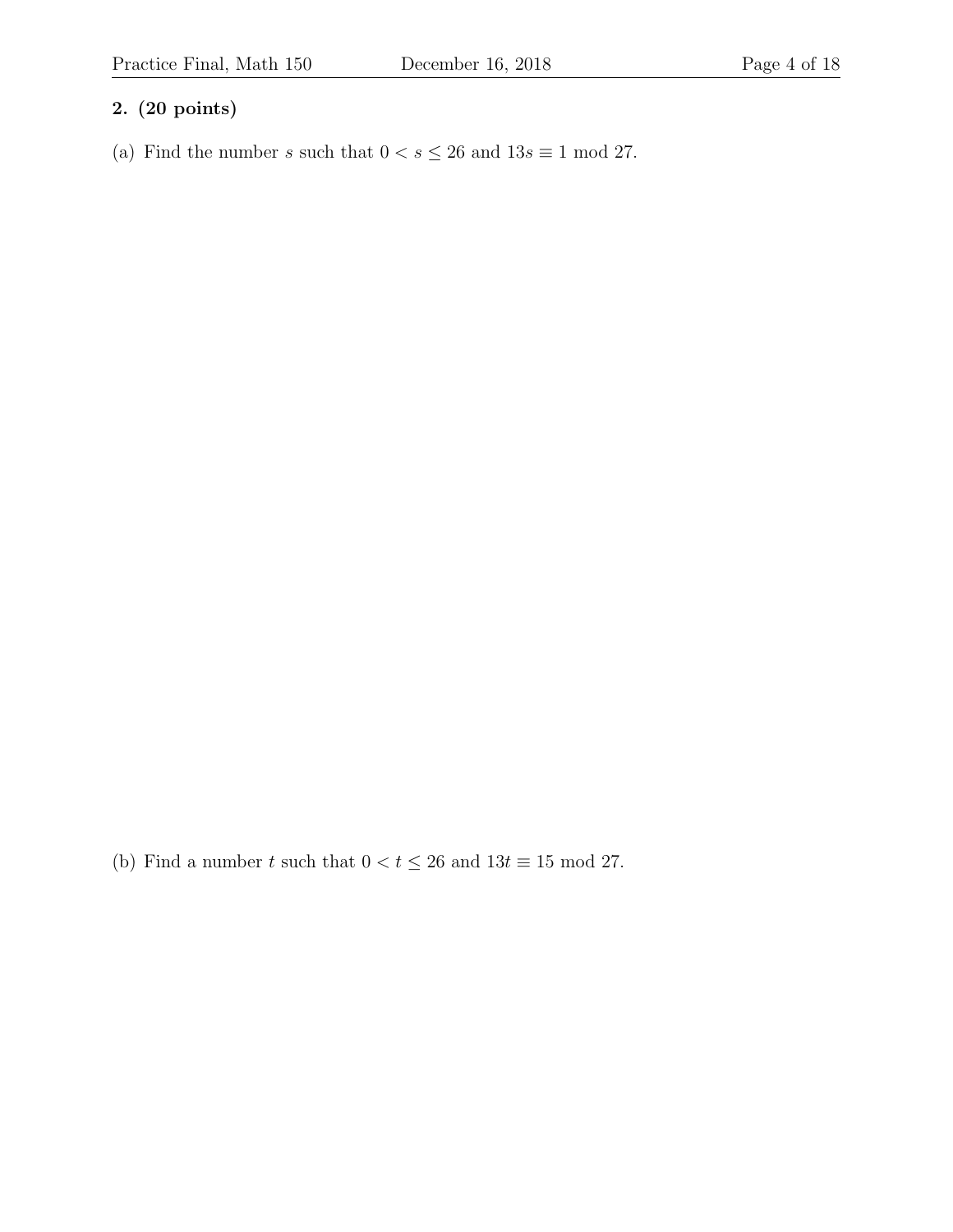3. (10 points) Consider the following algorithm.

**procedure**  $f(a_1, \ldots, a_n: \text{ non-negative integers with } n \geq 2)$ for  $i = 1$  to  $n - 1$ for  $j = 1$  to  $n - i$ if  $a_j > a_{j-1}$  then interchange  $a_j$  and  $a_{j-1}$ 

(a) What is the specific name of the method the above algorithm is preforming.

(b) Would the above algorithm work if  $a_1, \ldots, a_n$  were real numbers (as supposed to integers).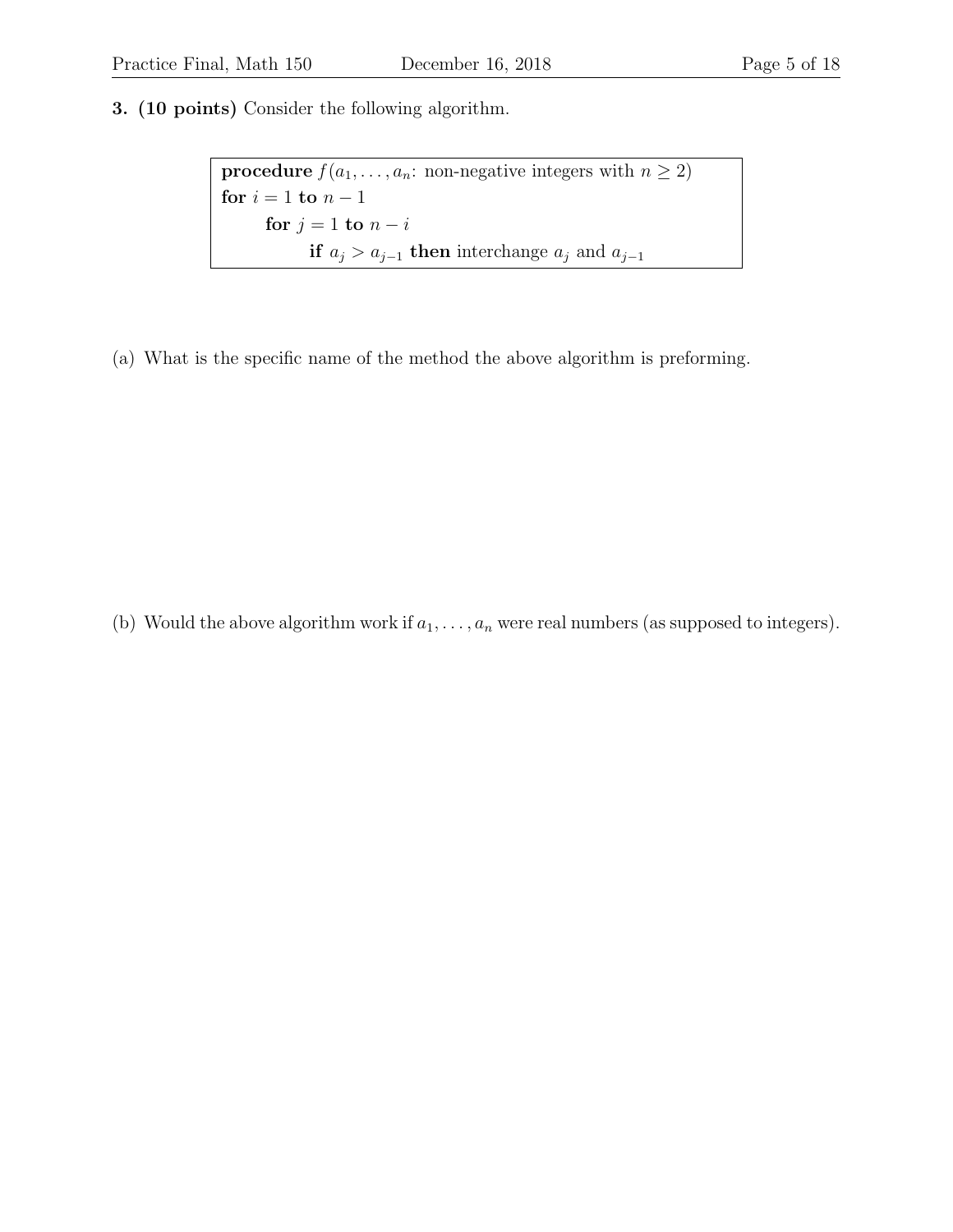(a) State the principle of mathematical induction.

(b) Prove by induction that

$$
1 + 3 + 3^2 + \dots + 3^n = \frac{3^{(n+1)} - 1}{2}.
$$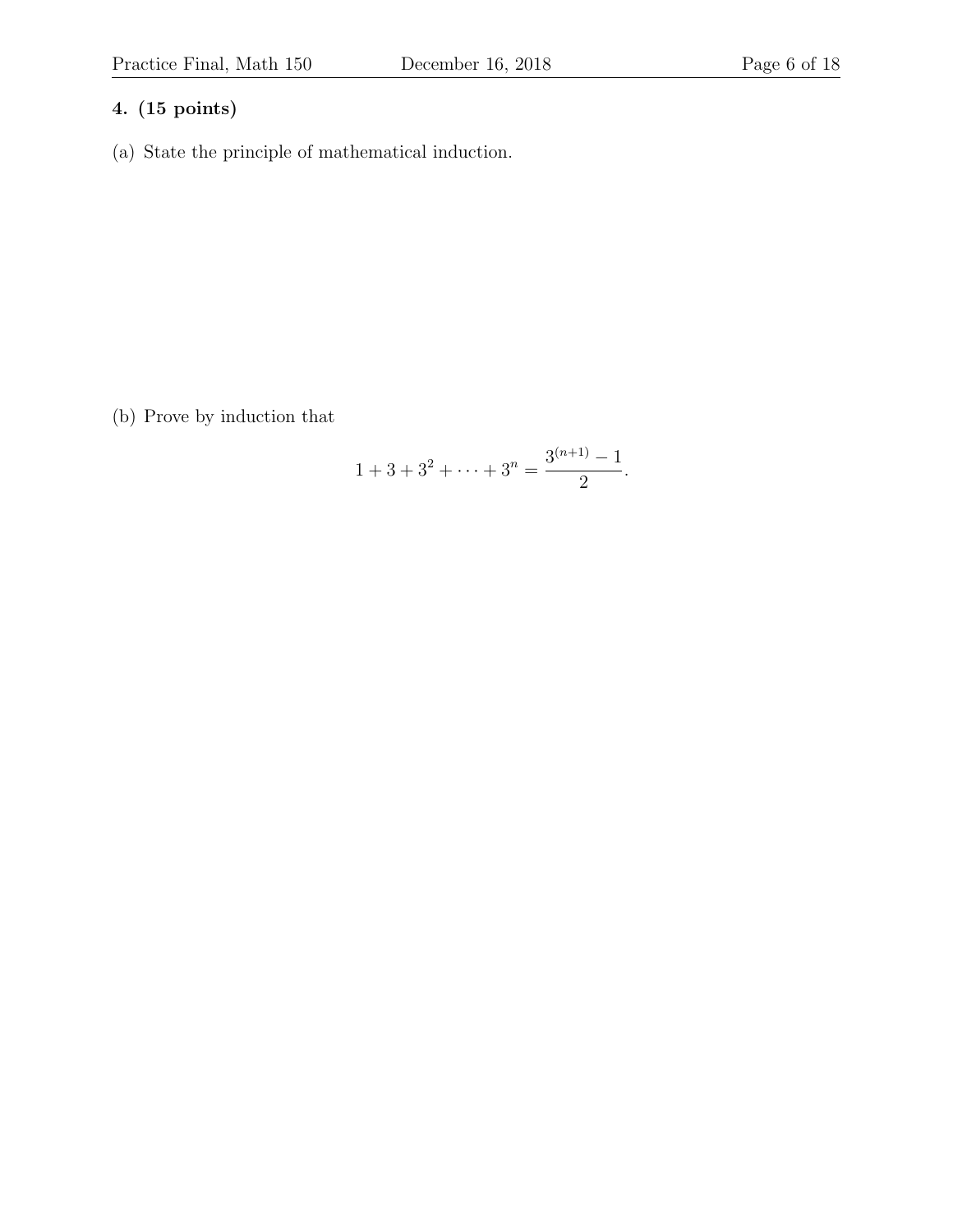(a) Show that if  $gcd(a, m) = 1$  and  $ab \equiv ac \pmod{m}$ , then  $b \equiv c \pmod{m}$ .

(b) Does  $ab \equiv ac \pmod{m}$  imply that  $b \equiv c \pmod{m}$  without the condition  $gcd(a, m) = 1$ ? Either prove or give an explicit counter example.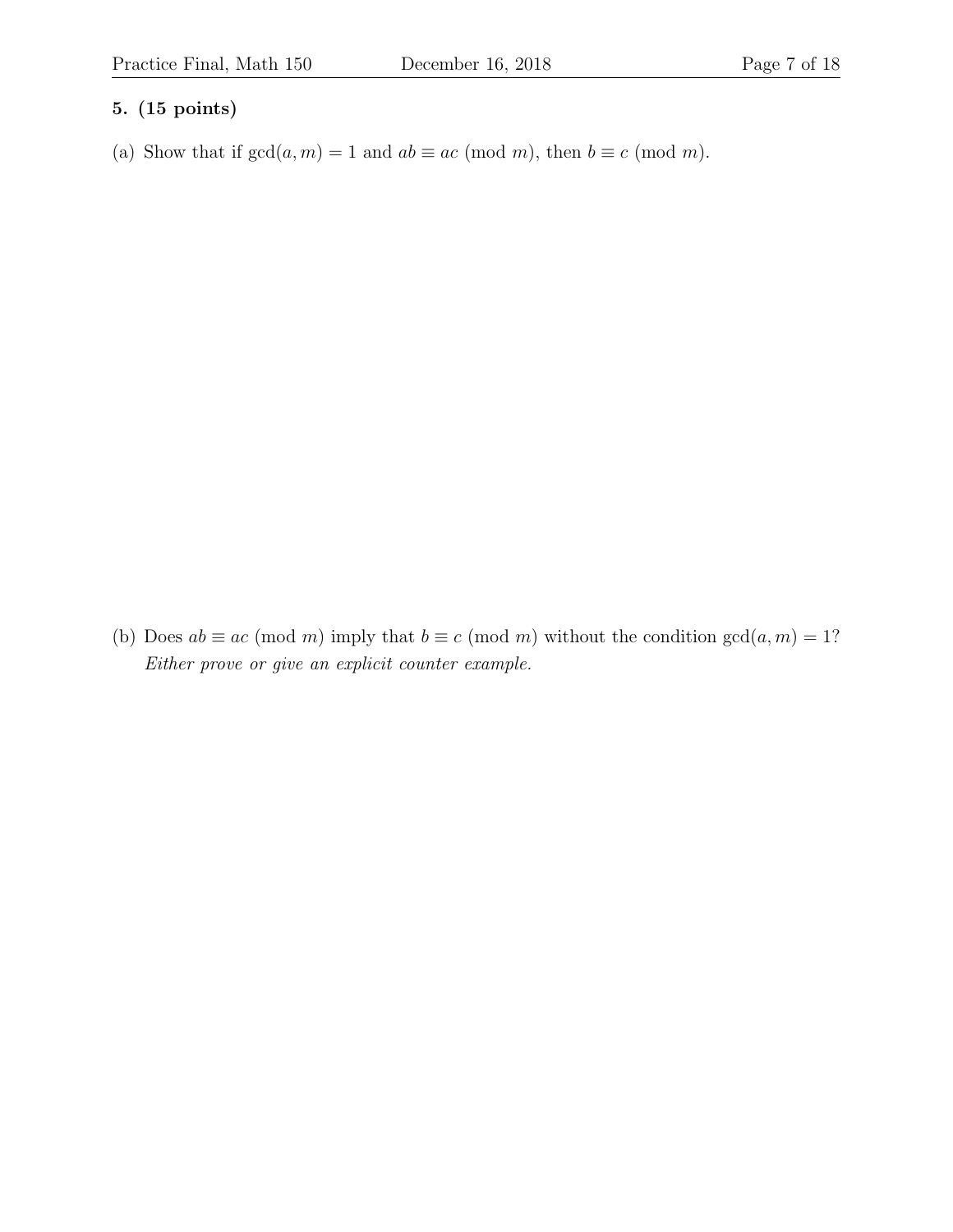(a) Suppose that  $p$  is a prime how that if  $n$  and  $m$  are squares mod  $p$  (i.e. the is some  $x$ such that  $x^2 = n \mod p$ , then  $nm$  is also a square mod p.

(b) Is this true if  $p$  is not prime? If yes prove it, if no give an explicit counter example.

(c) Suppose that  $p$  is a prime. Show that is  $n$  is a square mod  $p$  and  $k$  is an integer such that  $nk \equiv 1 \mod p$ , then k is a square also.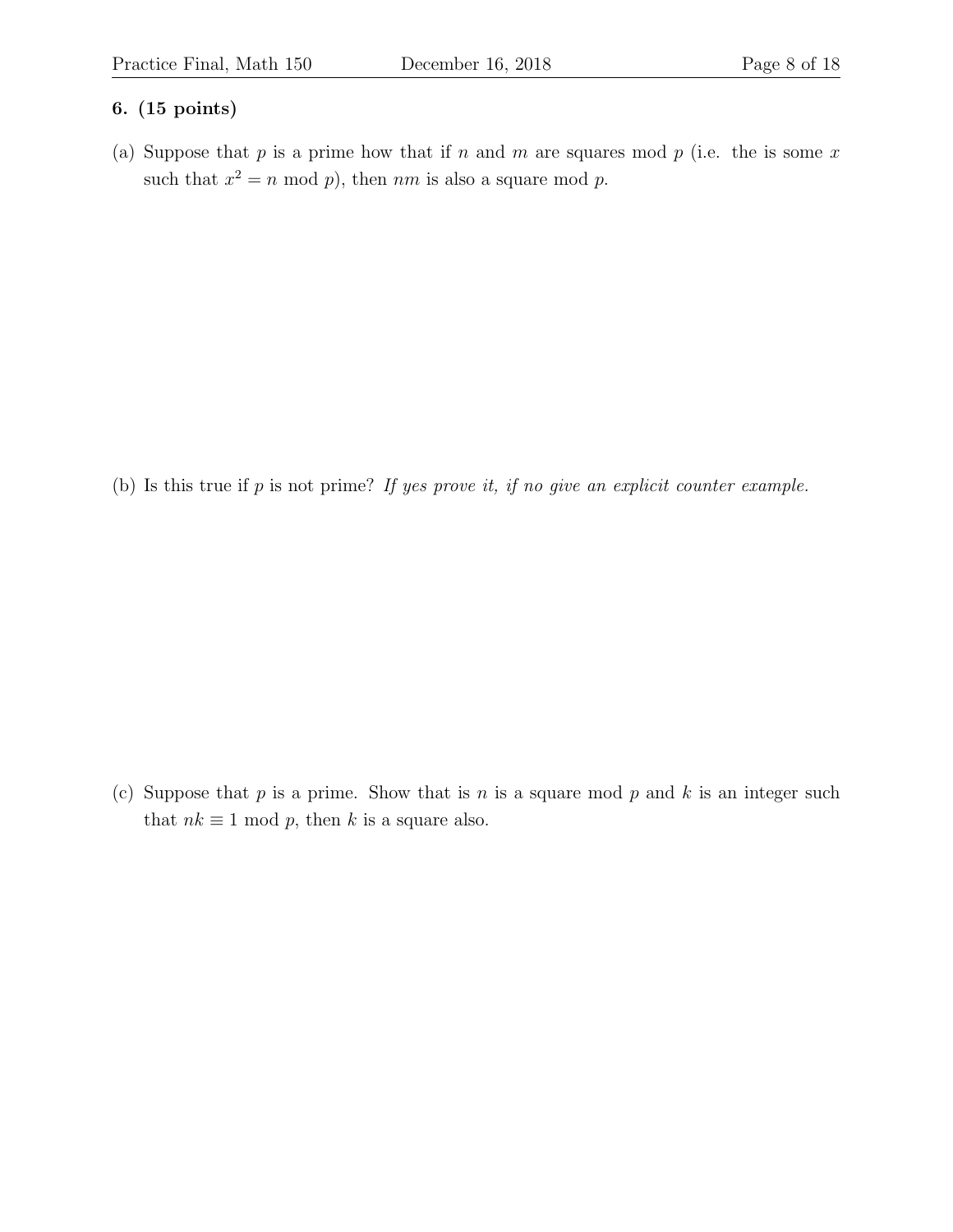### Part B

- 7. (15 points) Throughout the question you may leave your answer in terms of factorials.
- (a) If one has 16 basketball teams in a tournament which requires the teams are first put into 4 groups (of 4 teams). How many ways are there to from the first group?

(b) Given the first group has been picked, how many ways are there to form the second group?

(c) Thus, how many distinct ways are there to set up all four groups?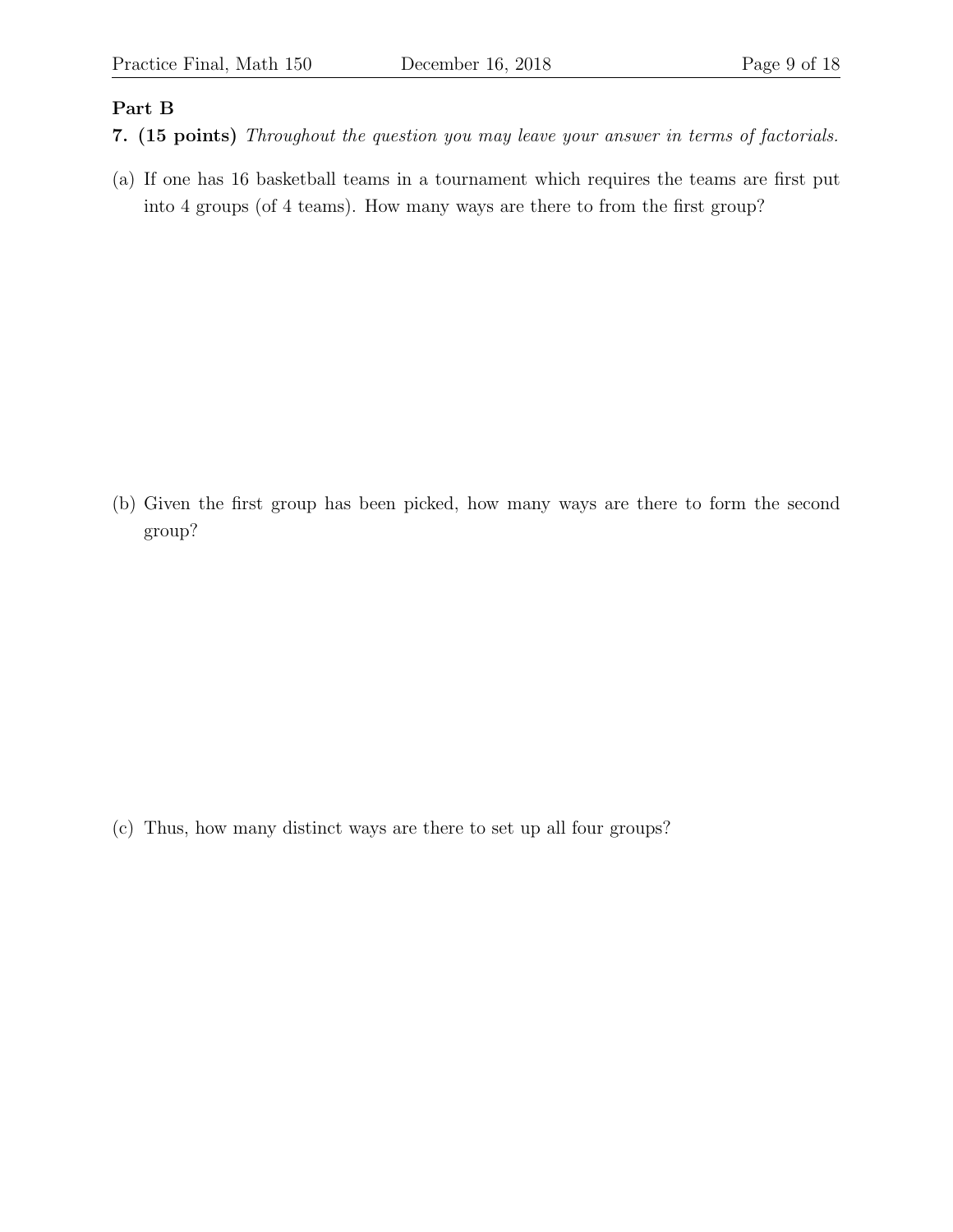8. (15 points) Consider the following linear cypher

 $f : \mathbb{Z}_{26} \to \mathbb{Z}_{26}$  such that  $f(p) = p - 7$ .

Recall that we encode the letters as

| ◡ |   |  |  | $-$<br>. . |  | . . |            | IМ | $\sim$ $\sim$<br>N |     |              |        |                                            |           |           | $ -$     |                        | $  -$   | $\mathbf{v}$ | $\overline{ }$<br>. . |
|---|---|--|--|------------|--|-----|------------|----|--------------------|-----|--------------|--------|--------------------------------------------|-----------|-----------|----------|------------------------|---------|--------------|-----------------------|
| - | - |  |  |            |  | ΙU  | <b>. .</b> | -- | ᆂᇦ                 | . . | $\sim$<br>15 | 6<br>ᆂ | $\overline{ }$<br>$\overline{\phantom{a}}$ | ' R<br>⊥∪ | 1Ω.<br>ᆂᇦ | 20<br>∠∪ | $\Omega$ <sup>-1</sup> | ററ<br>⊷ |              | つに<br>∠⊍              |

(a) Encrypt the message "HELLO WORLD".

(b) Decrypt the message "ABBZNXLL".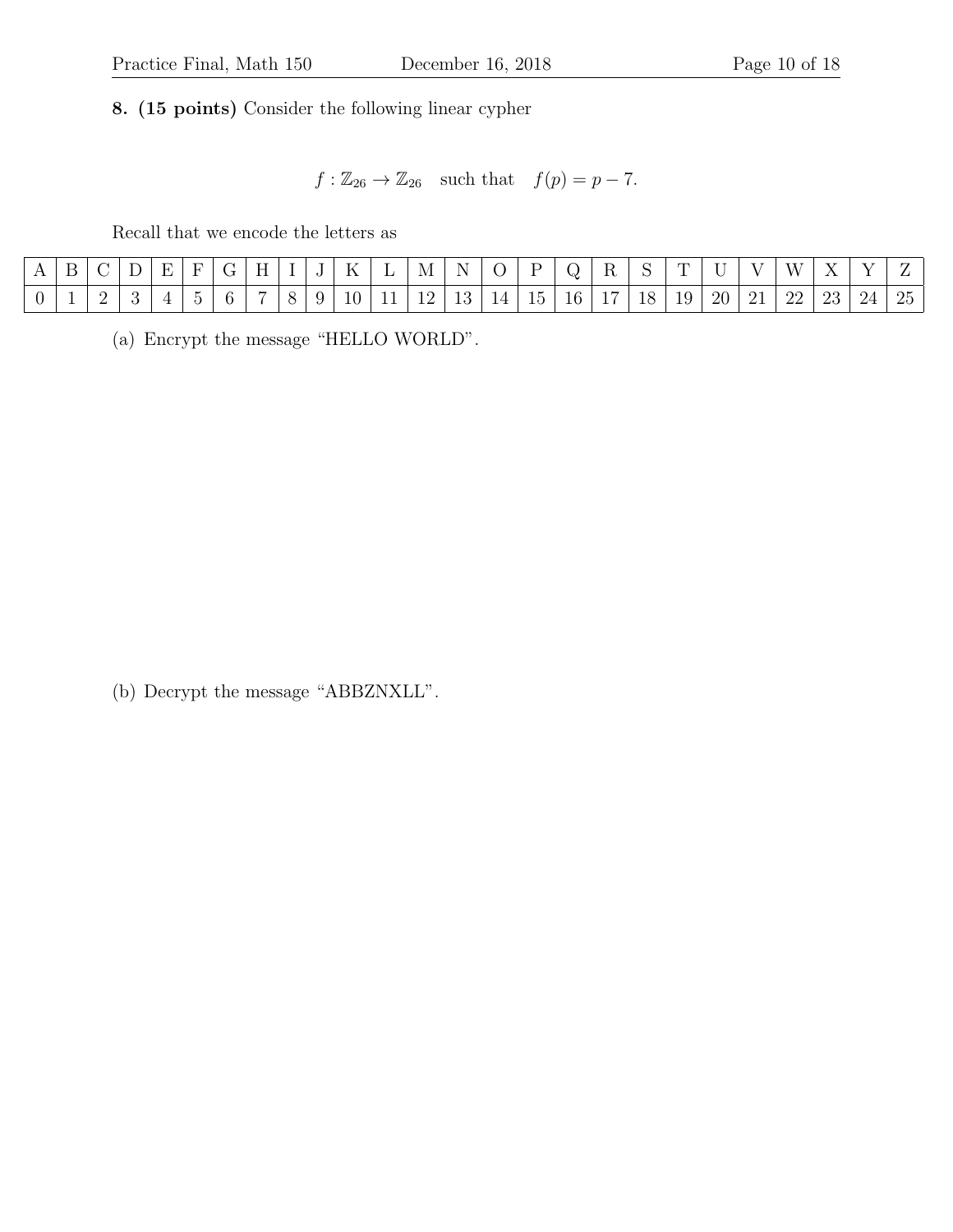(a) Prove that  $P(n, k)$  the number of ways of choosing ordered lists of k indistinguishable objects out of  $n, 1 \leq k \leq n$ , is equal to  $\frac{n!}{n!}$  $\frac{n}{(n-k)!}$ .

(b) How many permutations of the string "ABCDEFGHIJ" contain the string "ACDE". You may leave your answer in terms of factorials.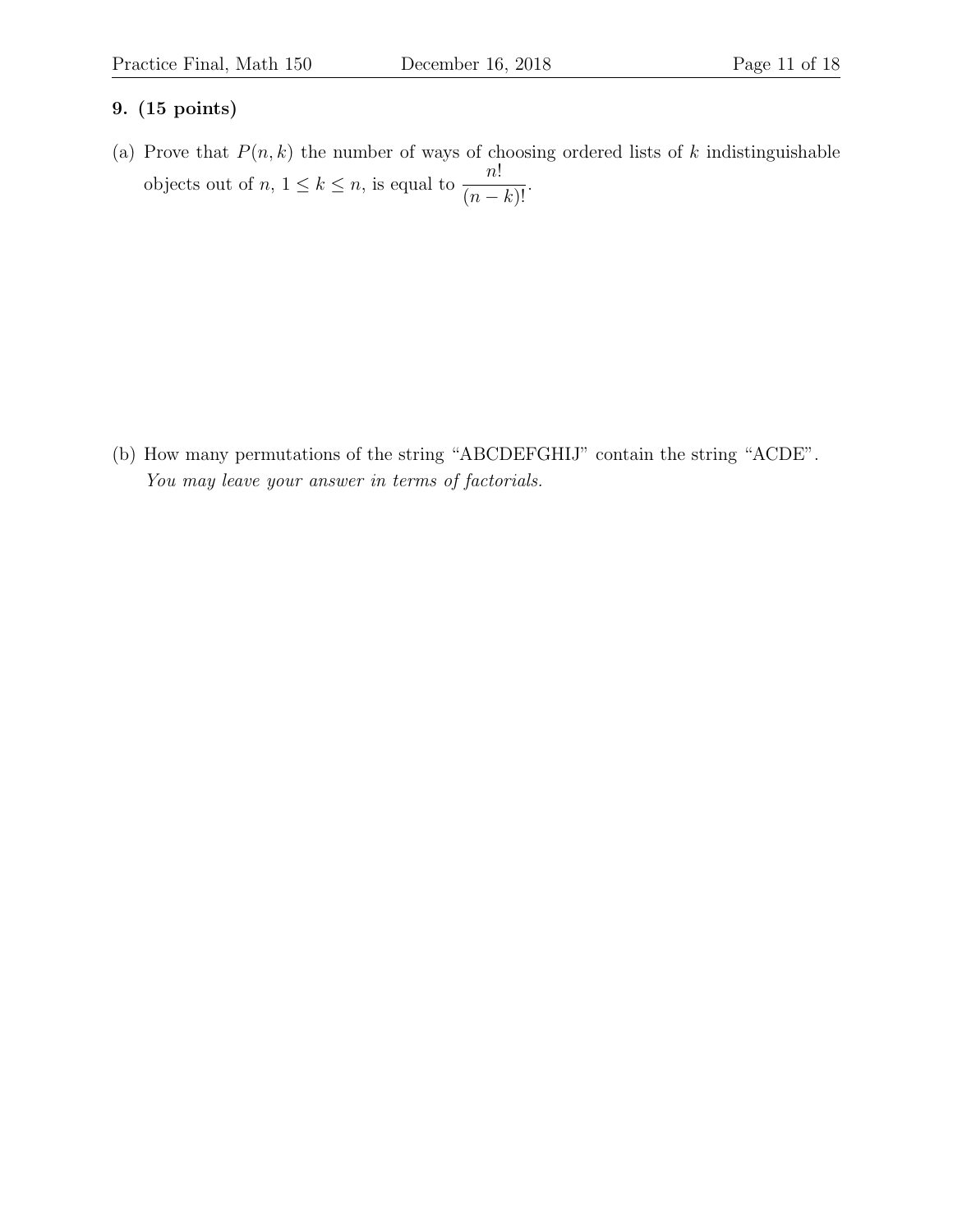- 10. (15 points) A rabbit can hop up one or two stairs at a time.
- (a) In how many ways can the rabbit climb a staircase with 5 stairs?

(b) What about a staircase with  $n$  stairs? Here  $n$  is any positive integer.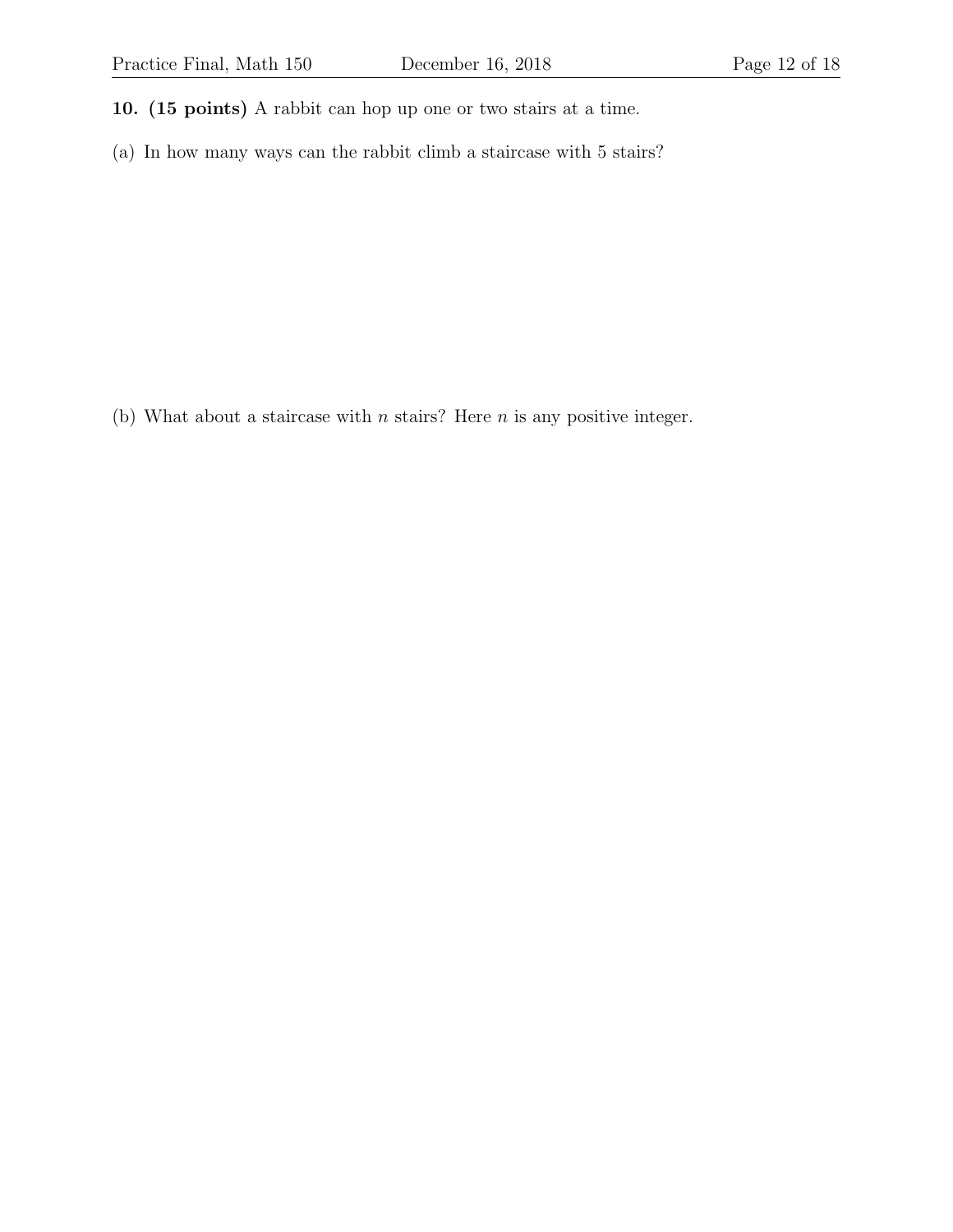(a) State the pigeon hole principle for  $n$  objects and  $k$  boxes.

(b) What is the minimum number of integers required to ensure that 7 of the chosen integers are odd or 7 of the integers are even. If no such integer exists then state this.

(c) What is the minimum number of integers required to ensure that 7 of the chosen integers are odd. If no such integer exists then state this.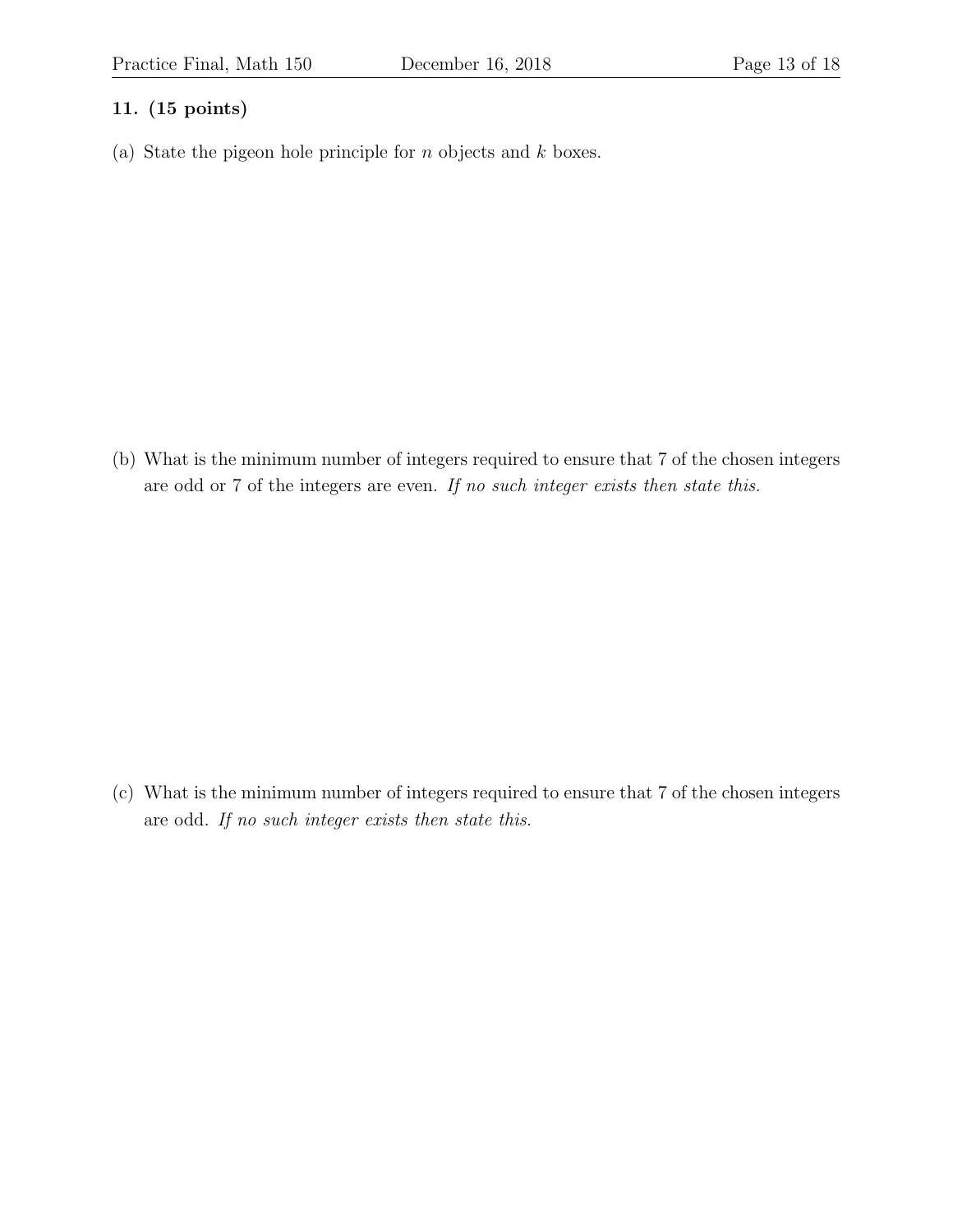### 12. (20 points)

(a) Solve the recurrence

$$
a_n = -a_{n-1} + 6a_{n-2}; \ a_0 = 3, a_1 = 1.
$$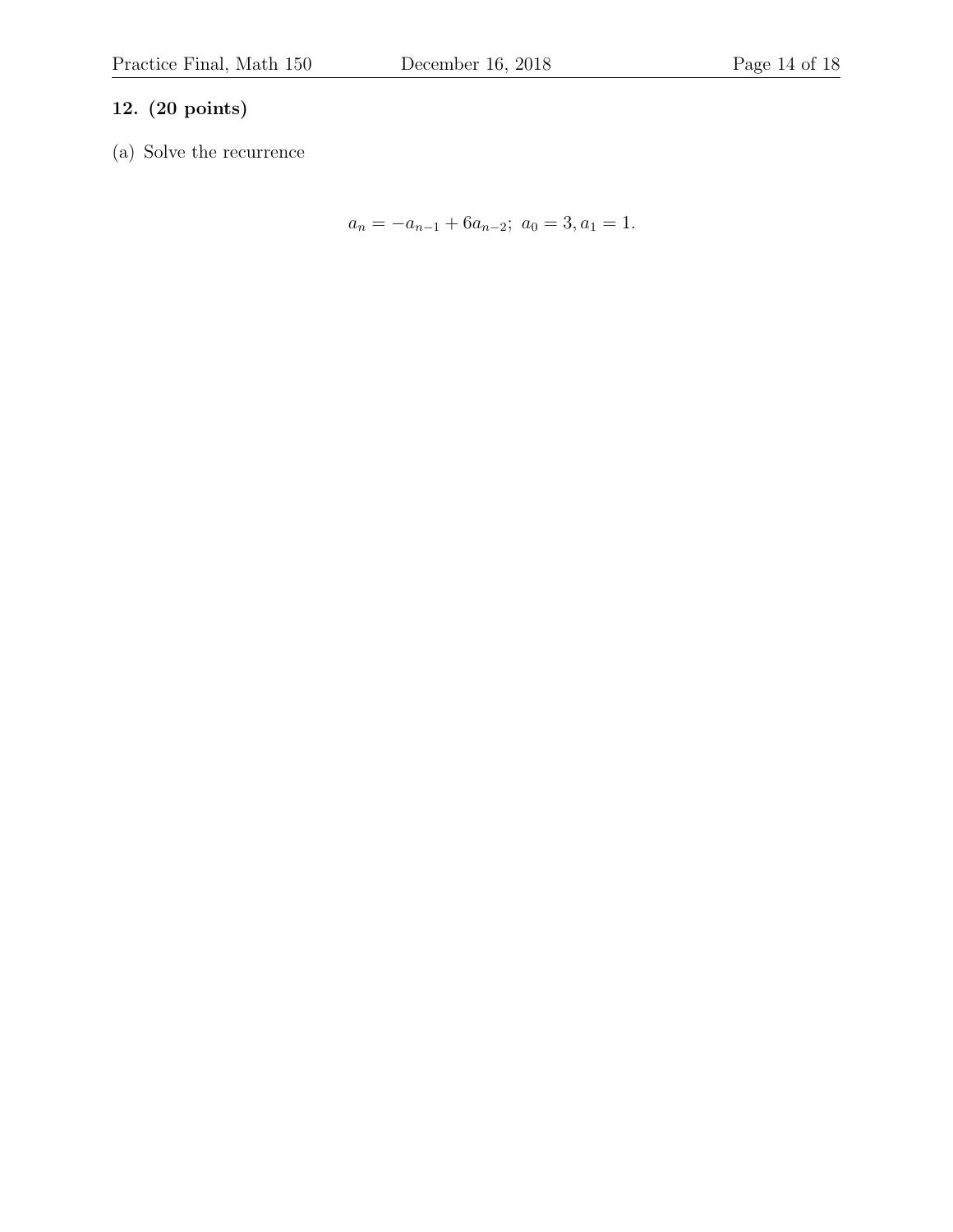(b) Solve the recurrence

$$
a_n = 3a_{n-1} - 4a_{n-3}; \ a_0 = 2, a_1 = 0, a_2 = 10.
$$

[Use are allowed to use the fact that  $x^3 - 3x^2 + 4 = (x - 2)^2(x + 1)$ .]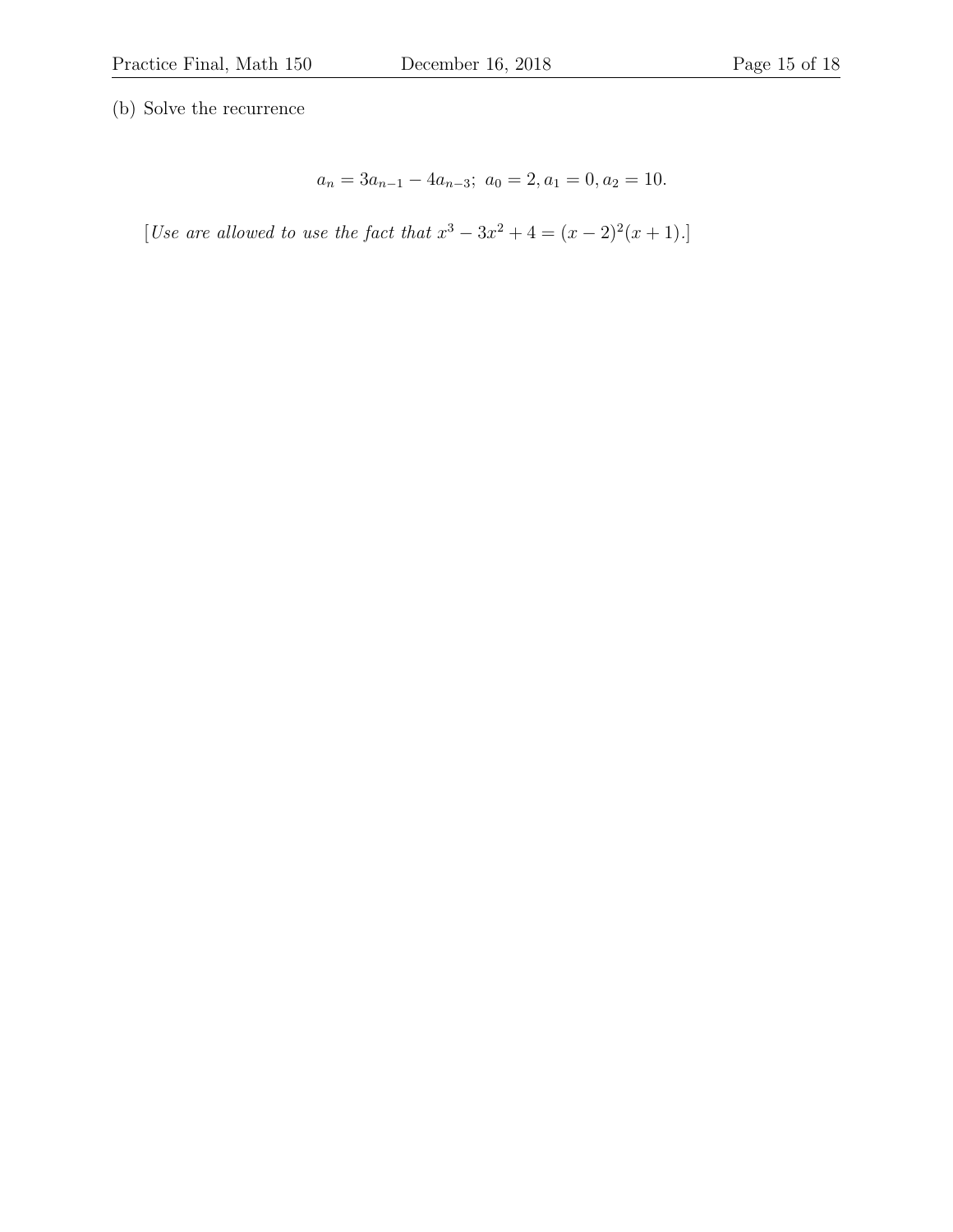### 13. (20 points)

(a) Suppose we have a graph  $G = (V, E)$ . Define what it means for the graph G to be bipartite.

(b) Draw the complete bipartite graph  ${\cal K}_{n,m}$  for

(i) 
$$
n = m = 3
$$
.

(ii) 
$$
n = 2, m = 5.
$$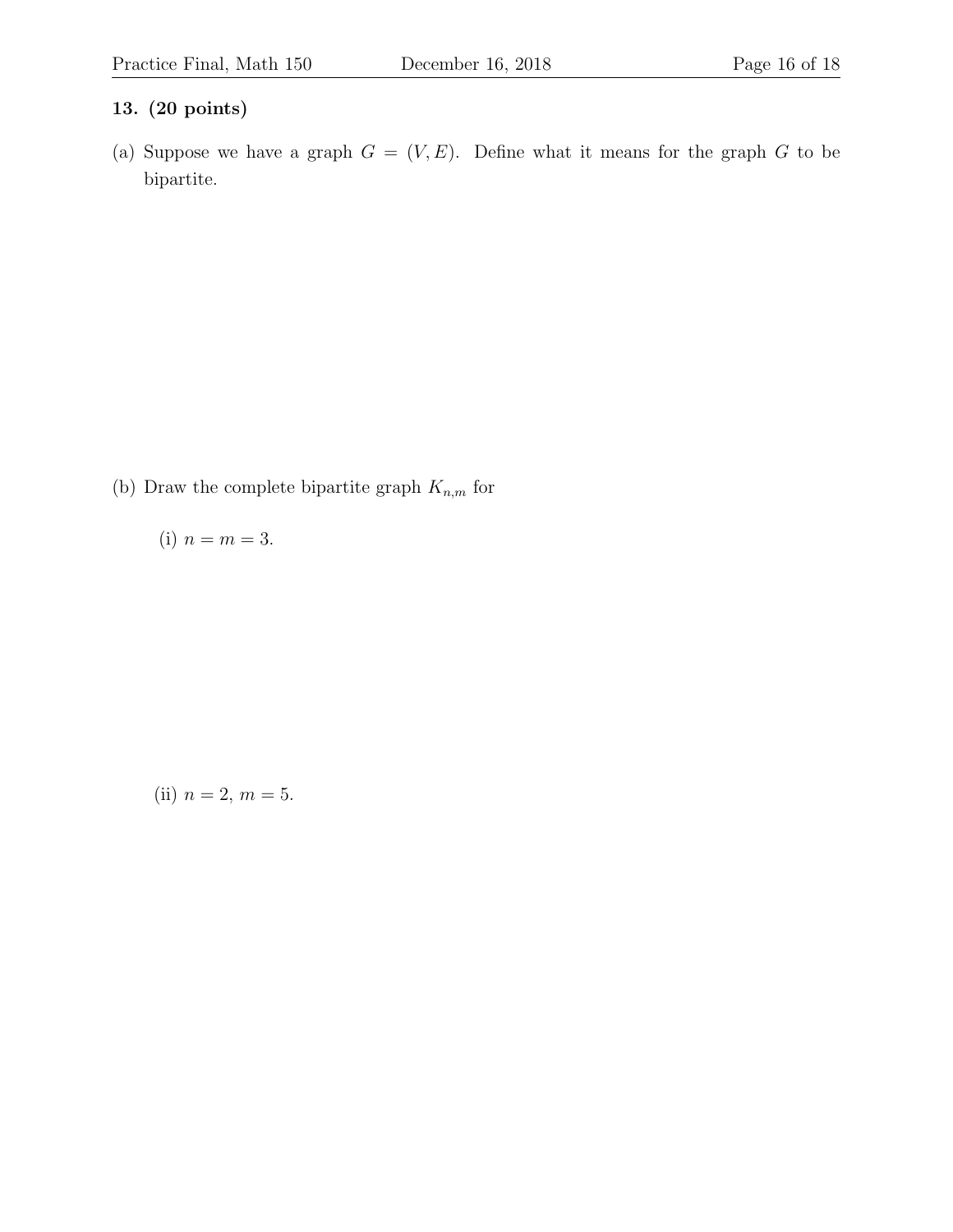(c) How many edges does the graph  $K_{n,m}$  have in this general case.

(d) Which of the following graphs are bipartite. If yes make the two distinct sets of vertices clear, if no no further explanation is required.

(i)  $K_3$ .

(ii)  $C_6$ .